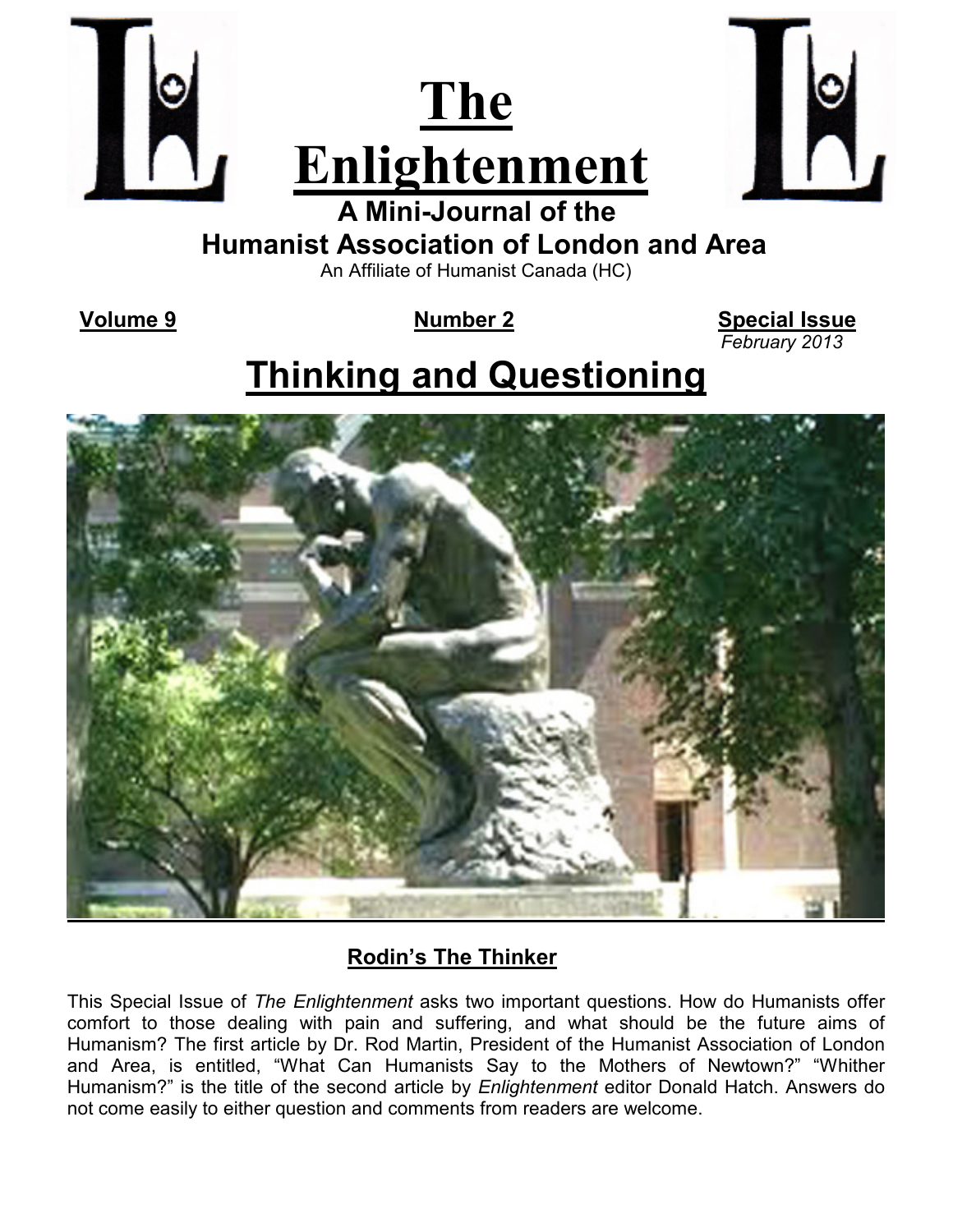### **What Can Humanists Say to the Mothers of Newtown?**

Rod A. Martin

#### *A talk presented at the meeting of the Humanist Association of London and Area on Feb. 13, 2013.*

We were all horrified by the senseless and brutal slaughter of 20 young children and 6 educators at the Sandy Hook Elementary School in Newtown, CT this past December. In the aftermath of this horrific event, we are all left grappling with questions, trying to make sense of how something like this could happen and how it can be prevented in the future. There are many aspects of this incident that we could discuss, such as the American love affair with guns, the culture of violence portrayed in movies and video games, and so on. But my main concern at this time is how we as Humanists might respond to the suffering and sorrow of the mothers and fathers, sisters and brothers, grandparents, friends, and neighbours of those young, innocent children whose lives were snuffed out in such a cruel way. What does Humanism have to offer to people who are suffering such unspeakable anguish?

If one of these grief-stricken parents was a relative or close friend of one of us, what could we as Humanists say to console them? I think this is a very important question for us to think about, and it applies not only to the grieving in Newtown, but to all forms of suffering that we encounter in our own lives and in the lives of others that we know. Thankfully, most of us will never have to deal with such horrific trauma as experienced by these families in Newtown, whose lives have likely been changed forever, and who may never fully recover. But most of us do have to deal with some degree of suffering at various times in our lives. Many, if not most, of us have already experienced periods of grief, sorrow, anxiety, distress, depression: the death of a spouse, the death of a child due to disease or an accident, the death of a loved one by suicide. We've had our own share of experiences with illness, disability, and pain. And all of us need to confront the reality of our own death, which will come inevitably sooner or later. How do we as Humanists deal with suffering in our own lives, and how do we respond to others who are suffering?

This is one area where religions seem to do especially well. In the aftermath of the Newtown shooting, there was abundant evidence of the way religious faith can provide comfort, support, and hope to people in distress. Two days after the shooting, an interfaith service was attended by President Obama, along with clergy members from various Christian denominations as well as other religions. Religious people of every stripe descended on Newtown to offer practical aid and comfort. Prayer vigils were held, signs everywhere said "pray for Newtown," and many of the survivors attested to the way their religious faith and fellow believers helped them with their anguish.

More than one Christian blogger pointed out that Humanists, atheists, and agnostics were notably absent in the days following Newtown, suggesting that Humanists have nothing to offer in a situation like this. There was even an article in the New York Times two weeks later asking "where were the Humanists?" To be fair, there were some Humanist groups who organized gun-control rallies, or collected donations to help with the funeral expenses, and there may have been many others who lent their support without any fanfare. By and large, though, Humanists were not very visible.

If Humanism is a substitute for religion  $-$  and I believe it is  $-$  then we need to grapple with these issues, both for ourselves and in our responses to other people. We need to prepare ourselves mentally and emotionally to cope with times of suffering that will inevitably come into our own lives. In those long dark nights of the soul, when I am confronted with my own impending death, or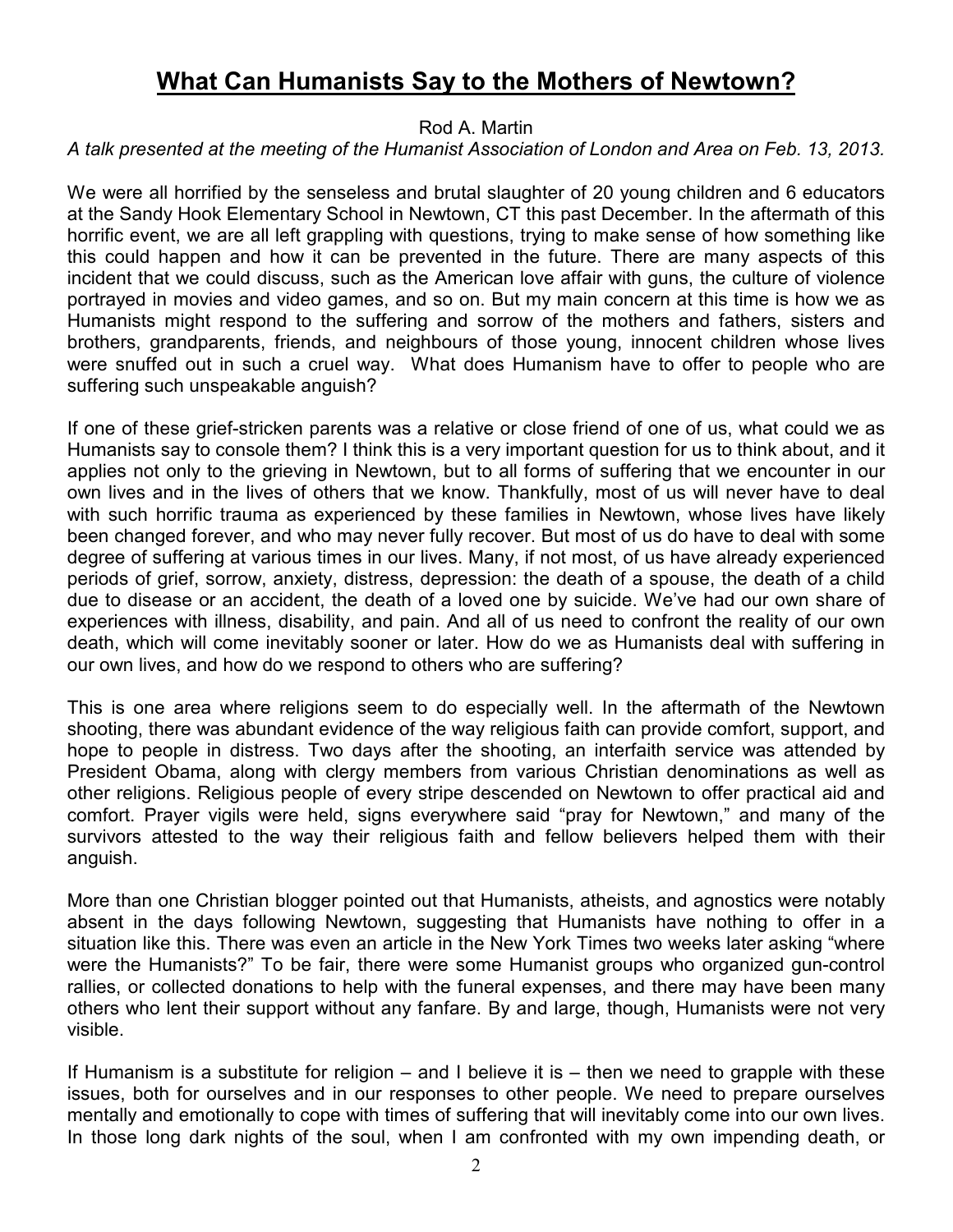grieving the death of a loved one, what thoughts would be comforting to me? In my response to others, what words of consolation can I give to comfort those who are going through times of great difficulty, pain, or sorrow? Religious clergy and chaplains go to hospitals, prisons, and nursing homes to minister to people who are suffering. They offer prayers, words of encouragement, and consolation. What would a *Humanist* chaplain be able to say or do in these circumstances?

Before addressing these questions, it might be helpful to think about what *religion* has to offer people at times of grief and suffering. At one level, it can be argued that the senseless suffering resulting from events like the Newtown massacre is a serious challenge to religious faith. How can a God who is all-loving, all-powerful, and all-knowing allow such terrible suffering to exist? This is the well-known problem of evil that is one of the classic arguments against the existence of God, first enunciated by Epicurus many centuries ago. And indeed, this conundrum has caused some former religious believers to lose their faith after going through traumatic experiences. However, during such times of suffering and grief, most believers find great comfort and solace in their religion, which only serves to strengthen their faith.

I think there are two main elements of what religion has to offer at times like this, and these are two areas where we as Humanists could perhaps do a better job. The first is a sort of *cognitive framework* that allows the person to maintain a sense of coherence and meaning, and the second is a *supportive, caring community*.

First, the *cognitive framework*. When people are faced with unexpected traumatic events – the death of a loved one, being diagnosed with a terminal disease, even the loss of a job or a divorce – the person's whole frame of reference may be turned upside down. Everything they thought was true and real and certain seems to be gone; they lose their moorings, their sense of coherence. At these times people seek some sort of cognitive framework that can help them restore their sense of stability and identity. Most religions provide such a framework for making sense of the many seemingly senseless and horrible things that happen and cause so much suffering. This is likely one of the reasons why religions have arisen in the first place. For example, the central tenet of Buddhism is that life is suffering. The whole Buddhist belief system is built around how to deal with this central reality of suffering.

Christianity teaches that suffering is permitted by God for some reason, but that ultimately it will be eradicated. At a time like the Newtown shootings, when a child has been brutally murdered, a Christian minister would reassure the grieving parent by saying something like the following: "Although we cannot make sense of this tragedy, God is still in control; in his infinite wisdom he has allowed it to happen. We can't know the ways of God. But your child is now in eternal peace, enjoying happiness for eternity, and you will rejoin your child one day. Just think of the joy you will have on that day. It's important now for you to go on living to fulfill God's purpose in your life" – and so on.

As Humanists who don't believe in God or heaven, we can sneer at these empty words, viewing them as nothing more than wishful thinking and delusions. We can take pride in the fact that we are more reality-based, more rational, more scientific. When faced with questions about suffering, we can respond at an intellectual level with rational, scientific answers. We can point out that suffering is a natural consequence of the fact that the world is governed by scientific laws. These laws account for such things as cancer and disease-causing bacteria and viruses; natural disasters like earthquakes and tornados; and even mentally deranged individuals. There is no rational meaning to it: terrible random events can happen to anyone. Suffering is just a consequence of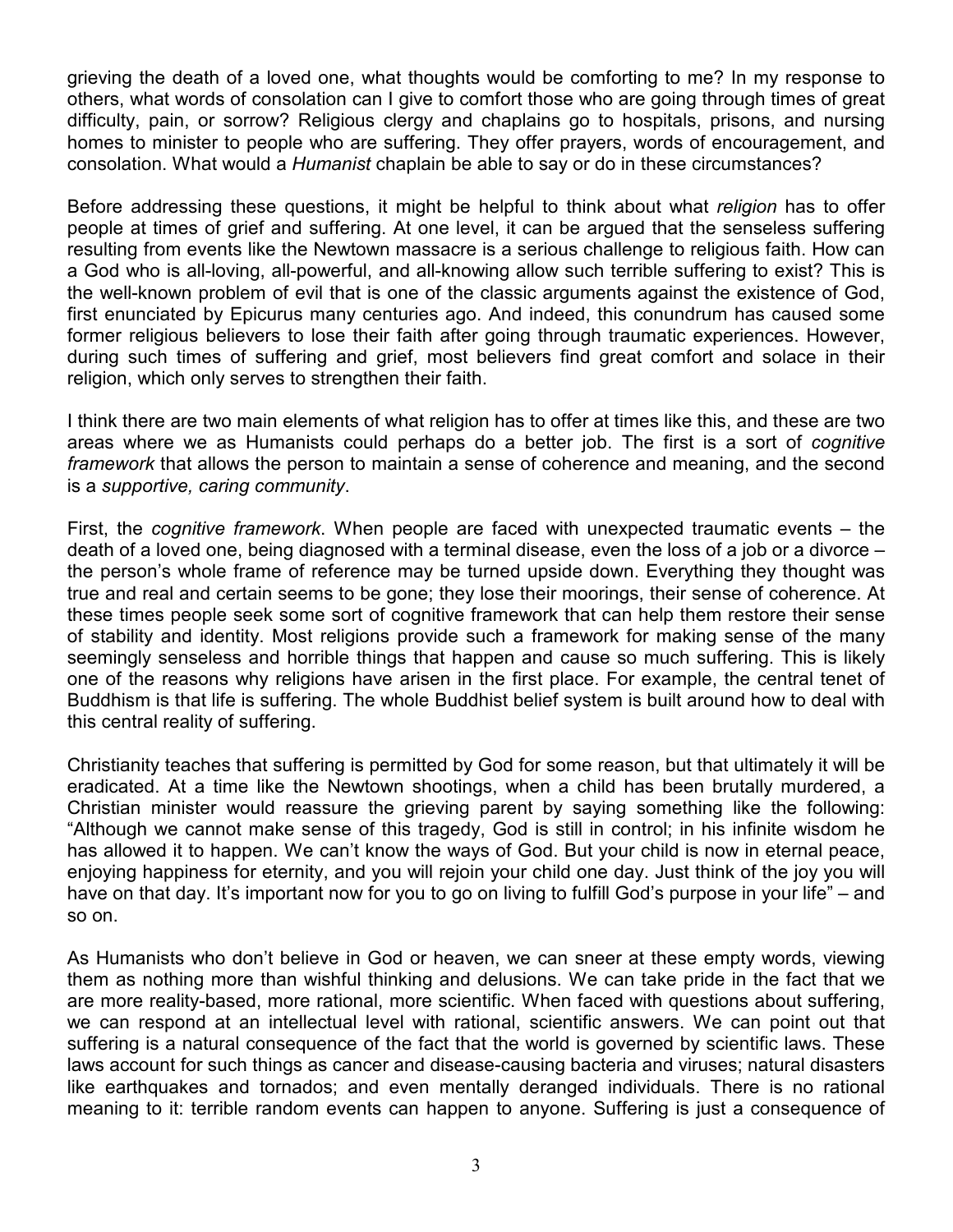being part of this natural universe. To put it bluntly and colloquially, we could say what I have heard one fellow Humanist say: "shit happens, get over it!"

This response may be scientifically accurate, but of course it wouldn't provide any consolation to a grieving parent. And it certainly wouldn't give them any reason to consider Humanism as an attractive alternative to religion! This type of response remains focused only on the level of reason and intellect. It fails to acknowledge that beneath these questions is a profound human need that all of us share, Humanists included. We all need a cognitive framework to help us cope with the pain and uncertainty of life. We need a sense of coherence, meaning, and purpose to make sense of our own life experience.

So what kind of cognitive framework can Humanism offer? We have no simple, trite answers. There's no denying that life can be cruel, difficult, and painful at times. Humanism suggests that, while there is no *ultimate* meaning to life, we can each *create* a meaningful life for ourselves. That sense of meaning can come from our relationships with other people, being a parent or grandparent, a spouse, a friend. It may come from the things we do to try to make the world a better place, in our immediate family, in our work and volunteer activities. Seeking to help others in some way; seeking to grow and achieve one's full potential in life.

In sum, for a Humanist, meaning in life comes from seeking to live a life of integrity, responsibility, honesty, and courage. Caring for others, being generous, kind, empathic, helpful. Being involved in something you enjoy; feeling fulfilled. All of this can bring a sense of consolation in times of suffering and loss. We can remind ourselves, "I have lived well; I have lived with integrity; I have nothing to regret." Even in grief, we can still go on; we still have something to live for. If facing death, we can look back with satisfaction on a life well lived.

In response to the mothers and fathers of Newtown more particularly, a Humanist response must first involve listening with empathy and compassion to their pain, sharing their grief, and validating their sorrow. As appropriate, it might involve saying things such as the following: "Your child's senseless death has left a gaping hole in your heart. With the care and support of those who love you, over time you will find the strength to carry on. Grieving takes time – don't try to rush it; you need to go through a process of healing. Cherish your child's memory. Be grateful for the joy she brought into your life during her short time with you. Let this memory inspire you to go on living. Hold her in your heart, and let her be your inspiration. Take solace in the time you had with your child and the fact that you tried to be a good parent for her. You are not to blame for anything that happened; you gave her your love. Don't let this loss eat away at you, leaving you bitter and empty. Let your life be filled with all the goodness that was your child." Of course, words like these need to be said with sensitivity, care, and compassion.

The second thing that religion has to offer in times of suffering and tragedy is a *caring, supportive community*. When clergy and members of a congregation come together to pray and give words of comfort to the grieving, to some extent the actual words they say may not be as important as the simple fact of their presence, the demonstration that they care, that they are there to provide support and encouragement. In times of sorrow and loss, it makes a huge difference to know that you are loved, that you are not forgotten, that there are people who will stand by you and help you. This is what psychologists refer to as *social support*. It can involve many things. It could be helping with practical matters such as bringing over a casserole, helping with household chores, running an errand. It may involve providing a listening ear, empathically, supportively and nonjudgmentally. It can be giving a hug, holding a hand, offering words of comfort. There is a good deal of research demonstrating that this sort of social support has significant beneficial effects on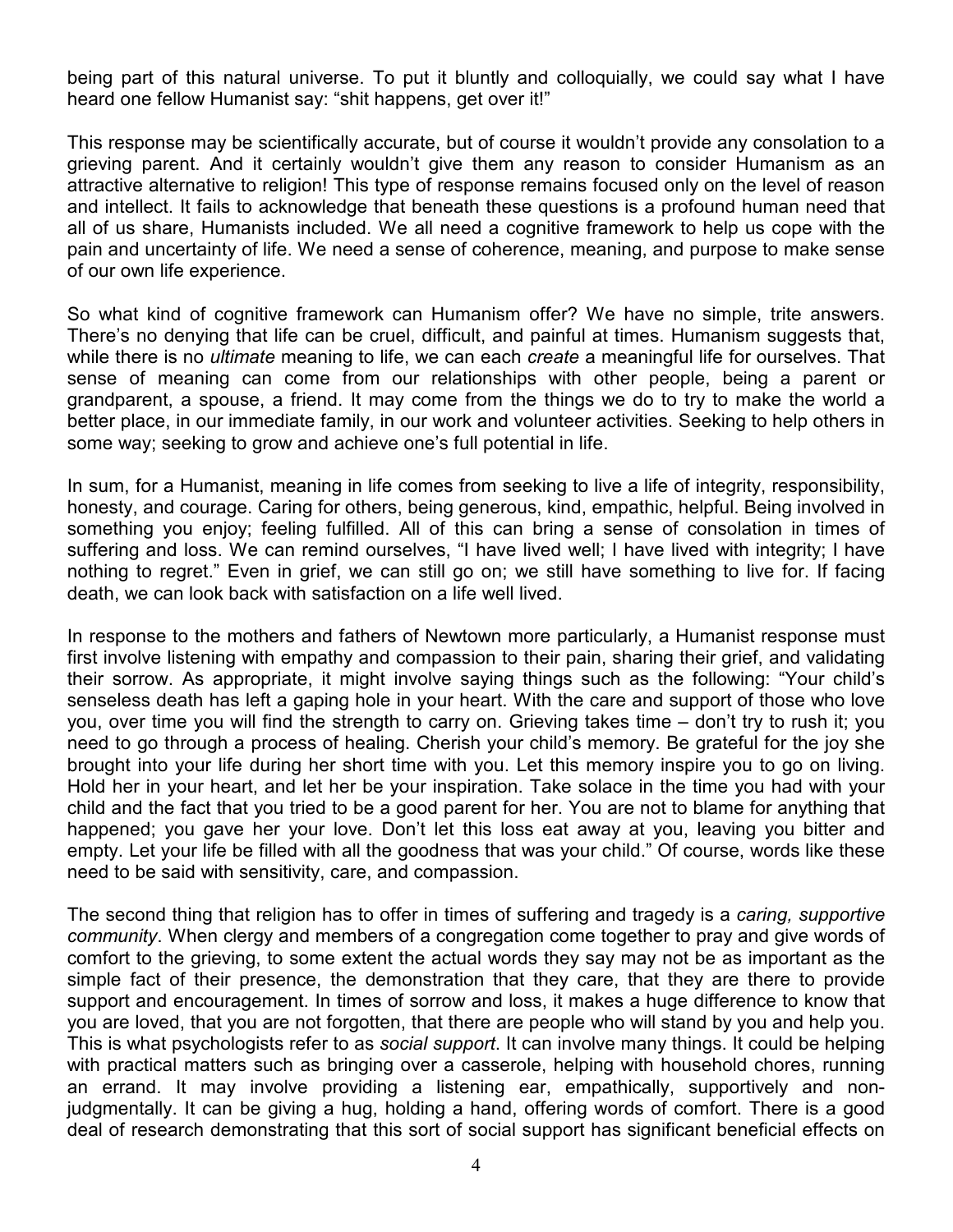people's mental and physical health. Other research reveals that one of the most important functions of religion is the provision of a caring, supportive community.

So when we ask ourselves what can Humanists say to the mothers of Newtown, we need to also think about how we might offer this sort of supportive, caring community to our members and to others around us. Humanism excels at addressing intellectual questions. We're good at talking about science and rationality; we like to debate and argue about the existence of God and various political, social, and philosophical questions. These are all very important, but there's more to human life than the intellectual. If Humanism is to be an alternative to religion, I believe we need to address the emotional and social needs of humans as well as the intellectual.

This is a challenge for Humanism. Greg Epstein, the Humanist chaplain at Harvard, who wrote the book *Good without God*, also emphasizes the need for a greater sense of community. He points out that Humanists are proud of being people of reason rather than people of faith, but he argues that we need to see reason as a means to an end, not an end in itself. He says, "We need to think of reason in the service of compassion – caring, being cared-about, a life of meaningful connection. Reason itself is the tool. When we see it as the end-product we miss the point."

To bring this closer to home, what are the implications for us as members of HALA? We have monthly meetings where we listen to interesting speakers talking about stimulating topics and we have good times of discussion. This is very important and valuable. But should we be thinking about how we can be more of a caring community? Besides nourishing our minds (which is very important), should we also try to address people's emotional and social needs? Should we be thinking about some other sorts of topics that we could have speakers talk about in addition to science, perhaps topics having to do with mental health, emotional well-being, or relationships? Or social causes that we might get involved in in a practical way, such as helping people who are disadvantaged or homeless? Are there things we could be doing to help us get to know one another better? We have our summer and winter solstice parties, which are enjoyable times of socializing. Should we try to have more frequent opportunities for getting together on a social basis? It may be that most of us already have our own family and friends who meet our needs for social support outside of HALA. But that may not be the case for everyone. Perhaps we should try to become more aware of when one of our members is sick or grieving or dealing with unemployment, or other kinds of difficulty, and ways we could offer them help, support and comfort.

We each come to HALA looking for different things, and this may not be what everyone wants. But my own desire would be to see HALA become a little more of a place where people experience nurturance, where they feel supported and cared for, where they feel they can be themselves and know they will be accepted and respected. To me, that's what Humanism at its best is all about.

In conclusion, what can we say to the grieving mothers of Newtown? We can begin with ourselves and the people around us who may be in need of encouragement and comfort. The problem of suffering is one that I think we Humanists really need to confront. We don't have simple answers based on wishful thinking like religious people do. But we do have a conceptual framework for finding hope and meaning in life. And we have the potential for compassion and for building a caring community, offering empathy, encouragement and support to one another in this often uncongenial and painful world.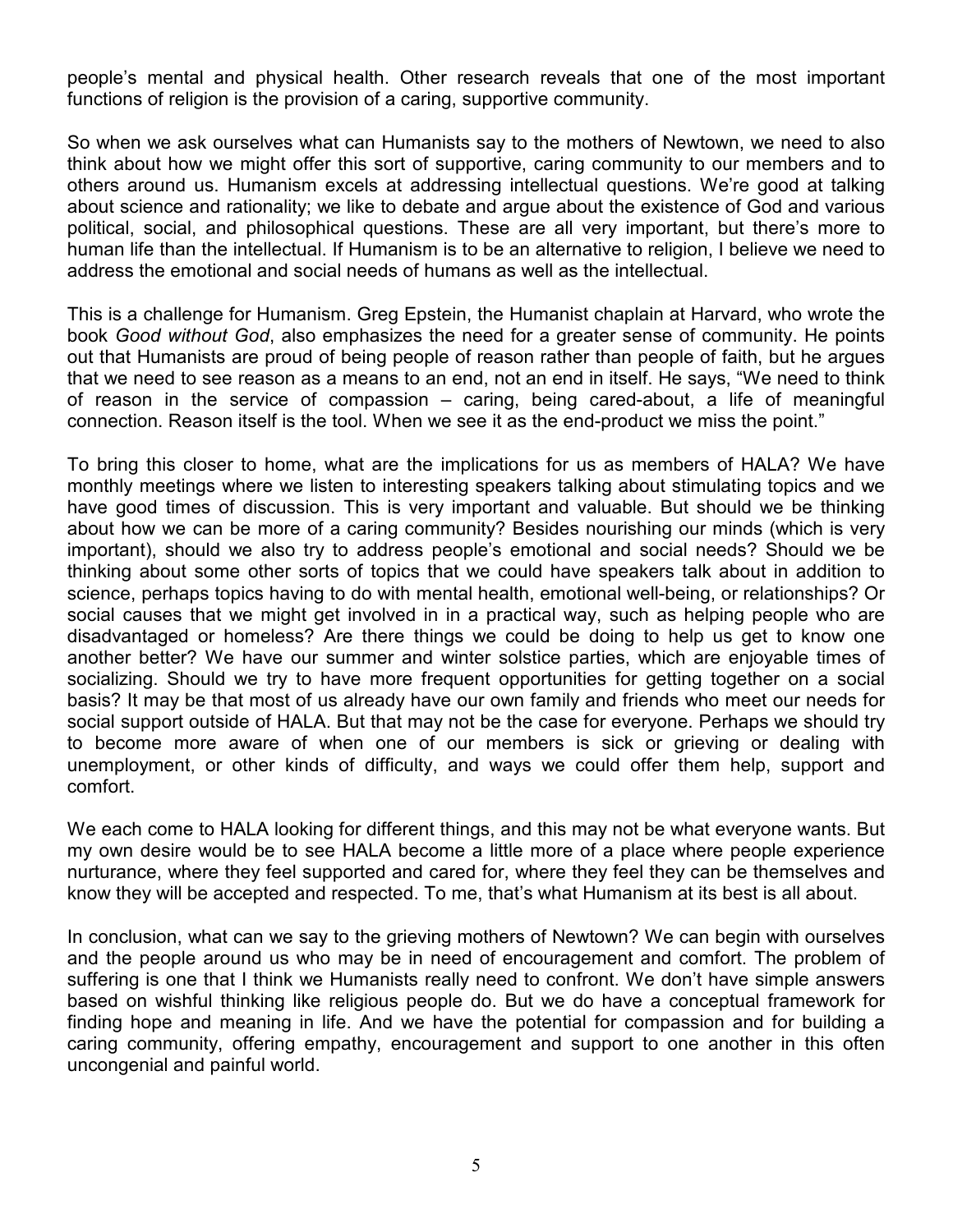# **Whither Humanism?**

It is now ten years since I first heard about Humanism. At that time a friend invited me to a Humanist meeting and, being impressed, I decided to find out more about this movement. Checking on the Internet, I learned that most Humanist groups have a vision and a set of common sense principles that offer rational guidelines for adhering to an ethical secular way of life. Having doubted for many years what my church was asking me to believe, I found it refreshing that Humanism was a world-view and life stance entirely free of the supernatural. Subsequently I joined a national Humanist association expecting to find a large cohesive organization with some influential clout when it came to the promotion of a secular society.

What I found instead was an organization of less than a thousand paid up members, which to me was surprising in a country the size of Canada. To be sure, there were positive attributes. These people organized great conferences, published interesting articles, and provided a network of Officiants who were able to conduct secular rites of passage for non-religious persons. But I also noticed that some members seemed to want to do little other than spending time bashing religions and shouting from the rooftops that there is no God. And that was about it. There was no nationally known highly respected spokesperson that the media would automatically gravitate to to solicit an opinion on matters affecting separation of church and state, or on other topics of concern. Nor were there a sufficient number of members to form a critical mass that could generate respect and be listened to by the general public. In fact, if you asked the average person what they knew about Humanism, you would probably be greeted with a blank stare.

So perhaps it is time for a new and different focus in order to form a larger, more active organization that is listened to by the general public. Assuming it is agreed that there must be complete separation of church and state, and that a prosperous secular society with a minimum of religiosity that provides freedom and "the good life" for its citizens is what to aim for, how may this be achieved? Are there any examples of societies that come close to this ideal? The answer is yes and they are in Northern Europe.

In the Scandinavian countries there is an archetype of democratic socialism that seems to work well. These secular societies provide their citizens with a good education, as well as social safety nets that avoid anxieties if families experience setbacks. Scandinavians seem to know how to maintain strong economies, while providing citizens with the means to be able to pay taxes in order to supply essential social services. Income inequality is low, and people seem to be satisfied with living modestly by avoiding purchasing things they do not need. And take note, surveys show that citizens in these secular countries with a minimum of religiosity are among the happiest people in the world.

A common thread that stands out in secular societies is low income disparity. In a book entitled *The Spirit Level*, authors Richard Wilkinson and Kate Pickett display numerous graphs comparing income inequality in developed countries by analyzing various factors including poverty, mental health, physical health, obesity, educational performance, teenage births, life expectancy, violence, imprisonment, community life, social relations, social mobility, and trust. Almost without exception, the secular countries of Denmark, Norway, Sweden and Finland are at the low income inequality end of the trend line with regard to the life style characteristics listed above. The United States, with a high degree of religiosity, is nearly always at the high income inequality end of the trend line. Countries including Japan, the Netherlands, Switzerland, Germany, Canada, Australia and New Zealand are usually nearer to the favourable, rather than the unfavourable section of the graph.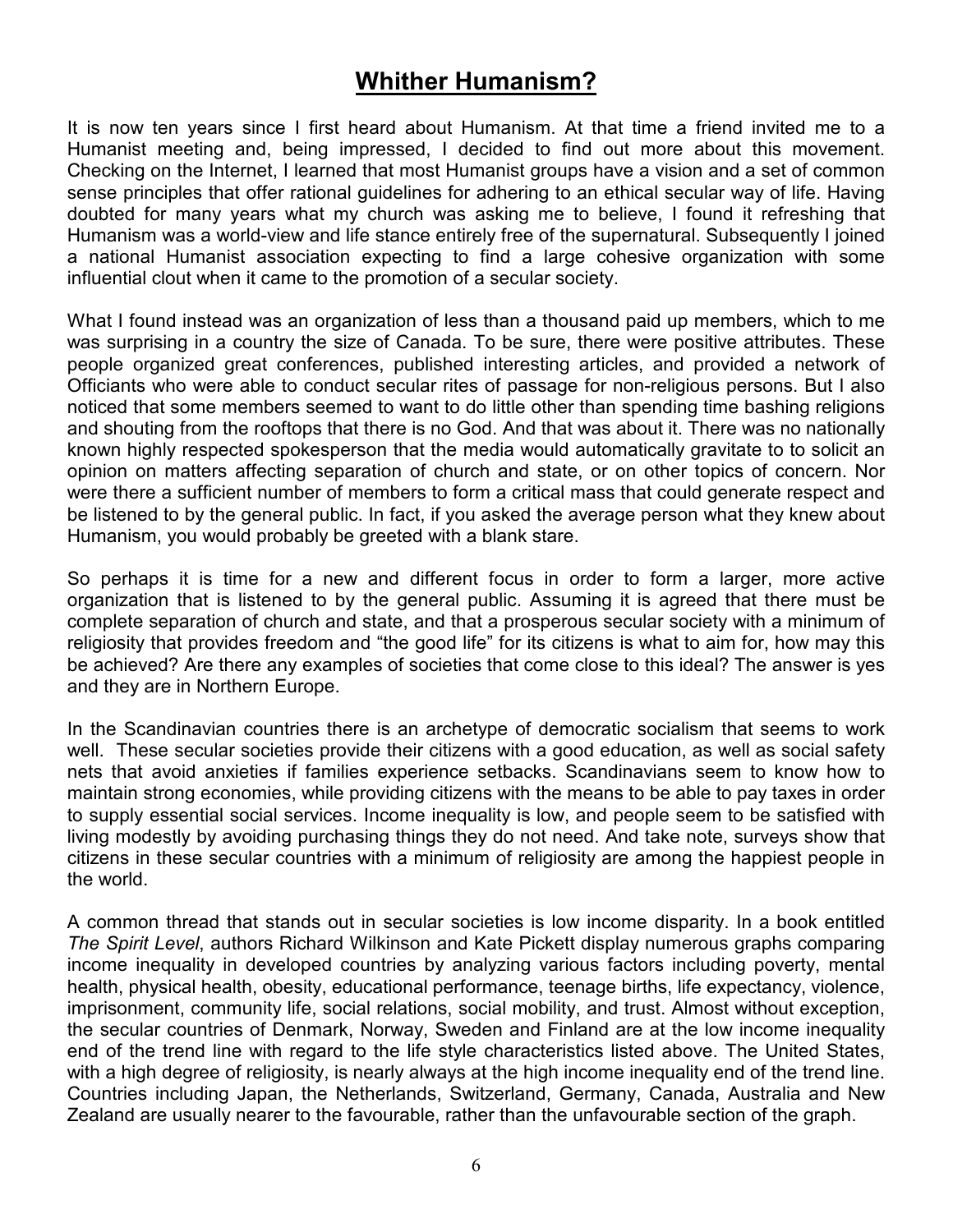Another common thread is that all four of these democratic countries appear to have found the right balance in regard to socialism. They have managed their economies in such a way as to provide sufficient capital to afford government sponsored social safety nets, and the citizens are willing to pay the taxes necessary to deliver these amenities.

And another factor of great importance is low military spending. Scandinavian countries have relatively small militaries. These countries do not engage in preemptive wars, their activities are mostly related to peace keeping. Low defense spending helps greatly as a means of being able to pay for the social safety nets. Contrast this with the United States, the country that set out to police the world. U.S. defense spending is gargantuan, thereby leaving little for social safety nets or for compensating citizens who have experienced devastation from hurricanes, tornados or earthquakes. And as already mentioned above, a lack of social safety nets leads to more religiosity and higher income disparity, making it difficult for a secular society to materialize.

An excellent understanding of what it is like to live in a thriving secular society can be obtained from sociologist Phil Zuckerman's book *Society Without God.* Zuckerman spent fourteen months living in Denmark and Sweden and the results of his research after interviewing 150 Danes and Swedes are summarized below:

Zuckerman found that "society without God is not only possible, but can be quite civil and pleasant. And contrary to the claims of certain outspoken, conservative Christians who regularly argue that a society without God would be hell on earth: rampant with immorality, full of evil, and teaming with depravity, in reality Denmark and Sweden are remarkably strong, safe, healthy, moral and prosperous societies." He goes on to say, "It is crucial for people to know that it is actually quite possible for a society to lose its religious beliefs and still be well-functioning, successful, and fully capable of constructing and obeying sound laws and establishing and following rational systems of morality and ethics. Worship of God can wane, prayer can be given up, and the Bible can go unstudied, yet people can treat one another decently, schools and hospitals can still run smoothly, crime can remain minimal, babies and old people can receive all the care and attention they need, economies can flourish, pollution can be kept to a minimum, and children can be loved in warm homes--without God being a central component of everyday life."

Phil Zuckerman acknowledges that a much-attenuated cultural Lutheranism continues in Denmark and Sweden. Most Danes and Swedes still pay the church tax (though they can easily opt out), have church weddings, and baptize their children even though they rarely darken the door of a church. Most Danes and Swedes regard themselves as Christians, though like Thomas Jefferson, they regard this simply as being a good and moral person and pay no attention to traditional creeds. "Benign indifference" is the term Zuckerman uses for the Scandinavian approach to religion, and he emphasizes that this indifference is neither hostility nor plain atheism; religion is simply a non-topic.

It is important to note, as Zuckerman points out, that a low incidence of factors such as homicide rates, levels of violent crime, levels of disrespect for human rights, political instability, levels of distrust among citizens, etc, leads to a high degree of security and benign indifference. Denmark and Sweden rank third and seventh on the 2007 Global Peace Index. (Norway ranks first). A low degree of security generally typifies societies that tend to be more religious. For example, the United States ranks ninety-sixth on the aforementioned index.

It is also important to note that Zuckerman makes it perfectly clear that traditional religion fades in a society, not as a result of aggressive atheist activity, but as a result of a society achieving a high